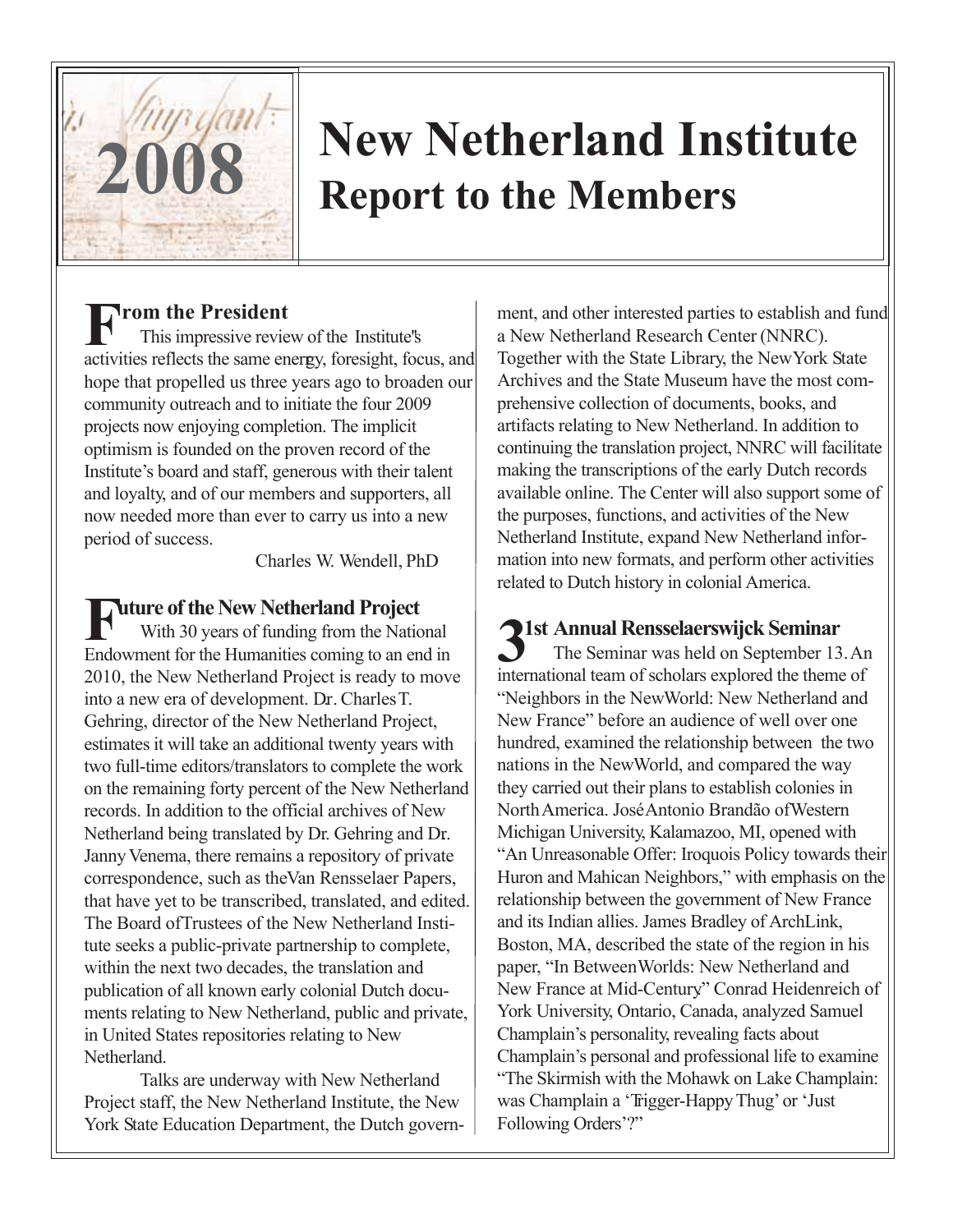Willem Frijhoff of the Free University of Amsterdam, the Netherlands, examined the interactions of various groups in "Jesuits, Calvinists, and Natives: Attitudes, Agency, and Encounters in the Early Christian Missions to the North." Introduced by Joyce Goodfriend of the University of Denver, CO, as the recipient of the 2008 Hendricks Manuscript Award, professor Frijhoff discussed his work, *Fulfilling God's Mission: The Two Worlds of Dominie Everardus Bogardus, 1607–1647*, for which he received the Hendricks Award. A DVD of the talks is available for sale from the office of the New Netherland **Institute** 

During the dinner following the seminar, Consul General H. Gajus Scheltema of the Dutch Consulate in New York City received the New Netherland Institute's grateful recognition for the Consulate's major sponsorship of the Seminar. Mr. Scheltema spoke about the role of the Dutch government in supporting the quadricentennial projects of the New Netherland Institute and other organizations up and down the Hudson River, in the area formerly known as New Netherland.

#### **Academic support through the Doris G. Quinn Foundation**

Four applications were received for the Quinn Fellowship. The applications were reviewed by the McNeil Center for Early American Studies at the University of Pennsylvania and the director of the New Netherland Project. However, the winning applicant simultaneously received a full year's scholarship in London and was obliged to turn down the Fellowship. No other applicant was deemed acceptable. The 2008 Quinn Archives Research Residency Award recipient is Andrea C. Mosterman, from Boston University. Her topic is "Sharing Spaces in a New World Environment: African-Dutch Contributions to North American Culture, 1626-1826." The Quinn Library Research Residency Award was not granted this year.

#### A**dditions to the corpus of material on New Netherland available [fr](http://www.nnp.org/shop)om NNI's [Online shop](http://www.nnp.org/shop)**

- Thirty papers, given at *From De Halve Maen to KLM: Four Hundred Years of Dutch-American Exchange*, the joint conference of the American Association for Netherlandic Studies and the New Netherland Institute held in Albany, June 8-10, 2006, was published in June. This publication was supported in part by a generous donation of the Peck Stacpoole Foundation.

**-** Adriaen van der Donck's *Description of New Netherland* in the new Goedhuys translation, updated by Dr. Charles T. Gehring and Dr.. William A. Starna, was published by the University of Nebraska Press. *- Dutch Renaissance: The Story of the New Netherland Project* is a booklet by Peter A. Douglas in the series *Annals of New Netherland*, a publication series developed by the New Netherland Institute, formerly Friends of New Netherland, to enhance awareness of the Dutch history of colonial America. *Dutch Renaissance* recounts the story of the New Netherland Project, established in 1974, to transcribe, translate, and publish the official records of the Dutch West India Company in the seventeenth-century colony of New Netherland in America.

#### **Additions to the corpus of translated material on New Netherland to be published:**

**-** *[Fort Orange Records 1652-1667](http://www.nnp.org/nnp/publications/index.html)*: "The Big Book" scheduled for publication in the spring of 2009 by Syracuse University Press.

**-** Dr. Janny Venema continues work on her book about Kiliaen van Rensselaer, to be read by Willem Frijhoff and to be edited by James Peltz of SUNY Press.

**-** Dr. Gehring and Dr. Venema continue their translation of volume 8, *Council Minutes 1657-1658*, and are simultaneously working on volume 13 *Correspon dence, 1660-1661.*

**-** Gary Dunham, the new director of SUNY Press, visited the NNP to discuss future publications with Dr.. Gehring and Dr. Venema. The New Netherland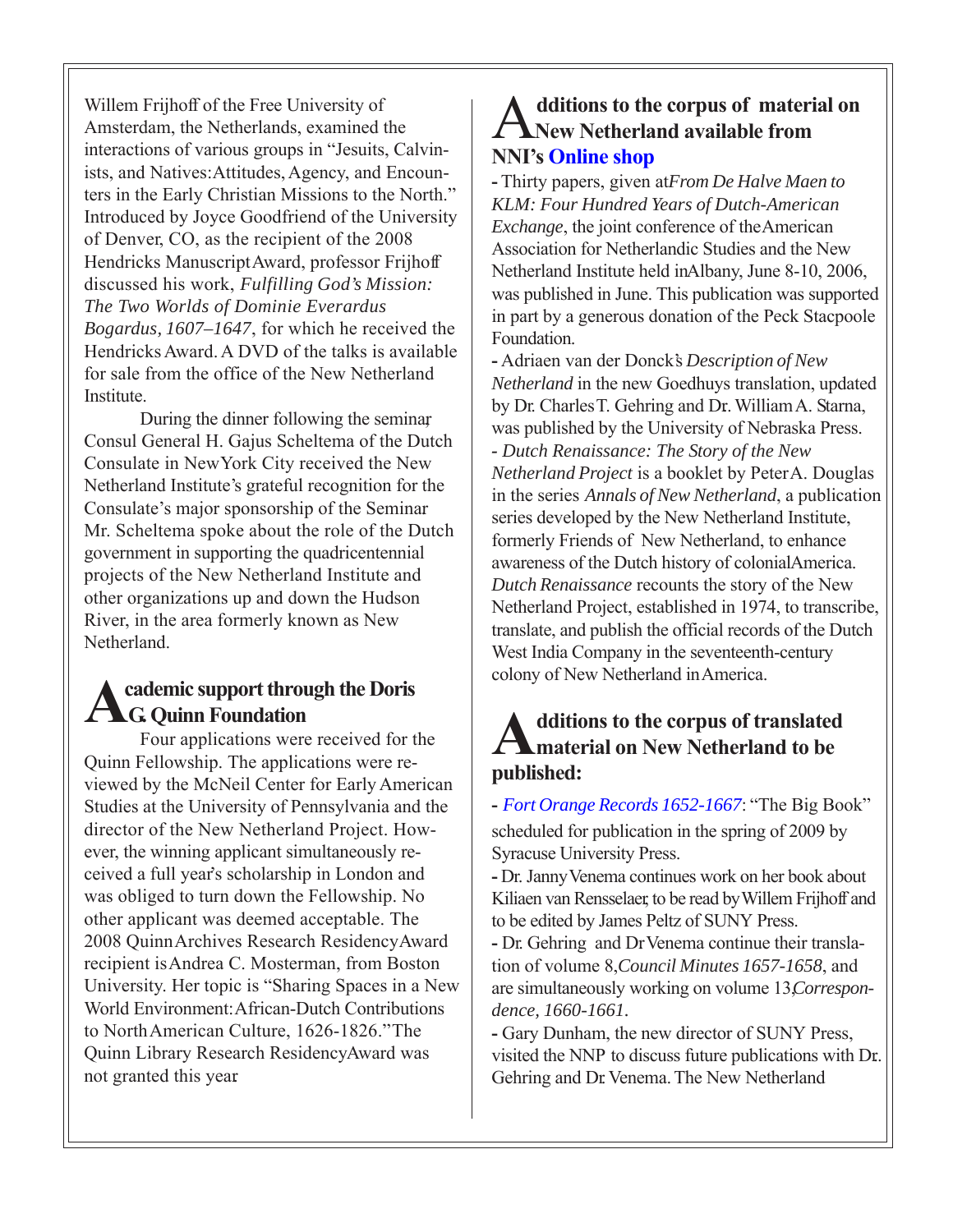Documents, known also as the Huntington manuscripts and as the Van Rappard Documents, will be reprinted. Another text under consideration is the extraction of Stokes' chronology for publication as a separate volume.

**-** Dr. Martha D. Shattuck is continuing her work editing the "New Netherland Papers," also known as the "Bontemantel Papers," held at the New York Public Library. The collection consists of about thirty-five documents, twelve of which are summarized in Stokes' Iconography. Dr. Shattuck's introduction will provide a historical background for their content. An index and a glossary will make such information suitable for publication by NNI.

#### **[U](http://www.nnp.org/2009/info.html)pdate on Institute Activities — 2009 Project**

**-** *Light on New Netherland*, a traveling exhibit consisting of 14 panels, which introduces adults and children to important, but not well-known aspects of American history and culture. It is accompanied by a 15-minute version of the video,*Uncovering America's Forgotten Colony: the New Netherland Project*. The exhibit opened successfully to positive reviews on December 8th at the NYS Museum, where it remained until February 8, 2009. It will be at the Museum of Connecticut History, Connecticut State Library, Hartford, CT, from February 14 - April 30, 2009, and will travel to other locations in New York, Delaware, Michigan, and Washington, D.C.

*- Uncovering America's Forgotten Colony: the New Netherland Project* a documentary DVD about the New Netherland Project, where more than 18 volumes of the official archives of New Netherland have been transcribed, translated, and published to date. The thirty-minute video provides historical background about New Netherland, explains the importance of using documentary evidence, makes clear why the New Netherland documents are unique and important, relates the journey the documents took from 1674 to the present, gives examples of the fascinating information found in these early records, and dispels so

 misinterpretations of the Dutch in sources such as literature, history books, and social history Containing interviews with Dr. Gehring and . Dr. Venema, respectively the Director and Assistant Director of the New Netherland Project, the video was produced by Mogul One Production, LLC, for showing on PBS and commercial stations statewide and beyond. A shorter version accompanies the traveling exhibit.

*- Explorers, Fortunes, and Love Letters: A Window on New Netherland:* a collection of twelve essays in praise of New Netherland designed to appeal to a general audience and scholars alike. This text, with an introduction by its editor, Dr. Martha D. Shattuck, and an opening chapter by Russell Shorto, author of *The Island at the Center of the World: the Epic Story of Dutch Manhattan & the Forgotten Colony that Shaped America,* will be published by Mount Ida Press, Albany, NY, in March 2009**.**

**-** *Amsterdam/New Amsterdam: the Worlds of Henry Hudson*, an exhibit being developed by the Museum of the City of New York in co-sponsorship with the New Netherland Institute. This co-sponsorship includes the assistance of Dr. Charles Gehring and support with funding and content. This exhibit is scheduled to open onApril 4, 2009. For further information,

This ambitious 2009 Project is budgeted at \$400,000. Fundraising efforts, led by Jippe Hiemstra, trustee of the New Netherland Institute, have yielded major contributions from the NNI Board off trustees, individuals, local foundations including the Bender Family Foundation, the William G. Broughton Family Foundation, the Netherland-America Foundation, the Wright Family Foundation, the Holland Society of New York, Dutch-American companies such as Philips and Rabobank, Dutch foundations, and the Dutch government. Several of these Dutch-American companies and American and Dutch foundations have agreed to be part of an Honorary Committee. James F. Sefcik is the 2009 Project coordinator and Robert E. Mulligan curated the panel exhibit.